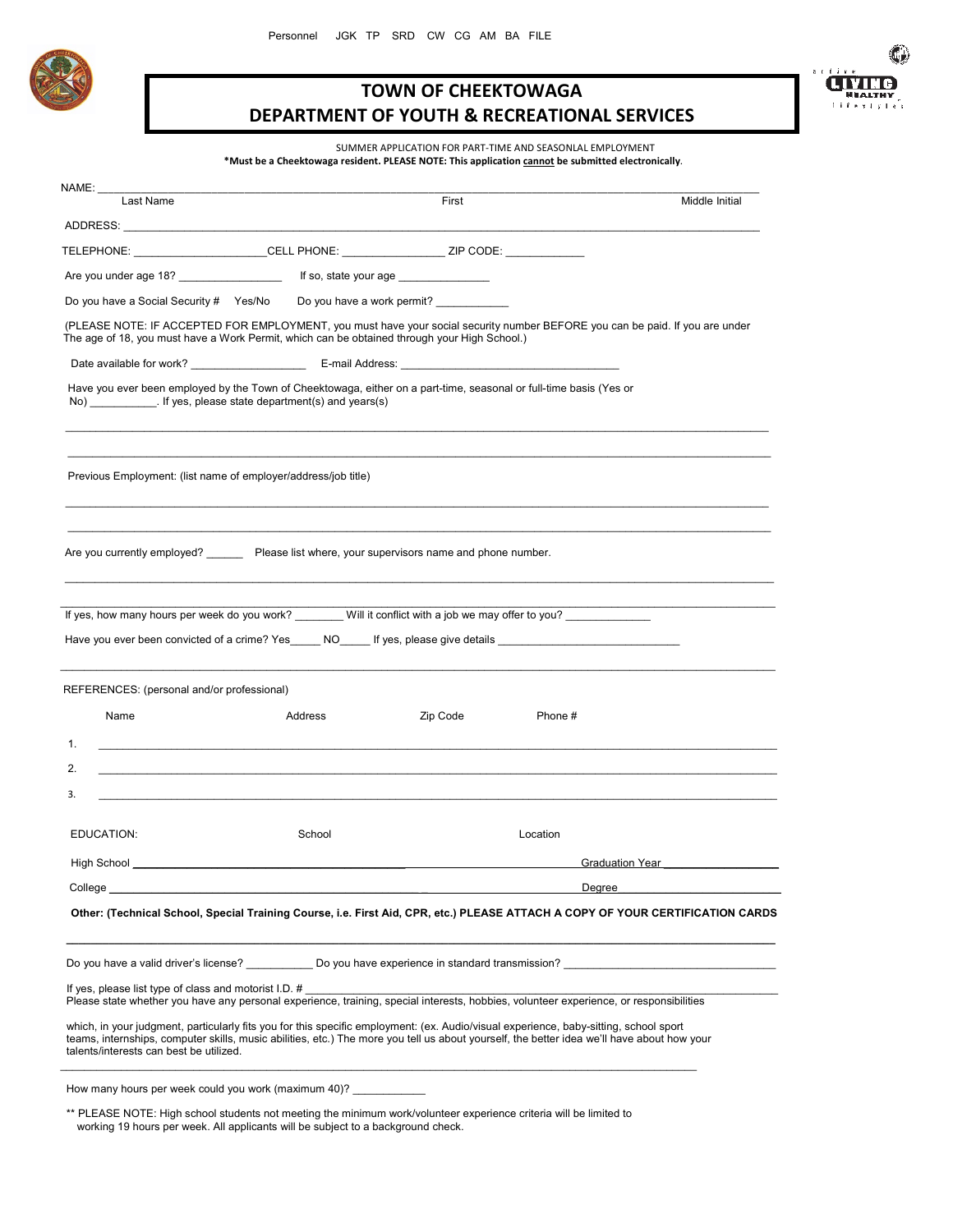FOR ALL POSITIONS YOU WILL BE EXPECTED TO ATTEND STAFF TRAINING (date determined by supervisors). Additional training may be required, alternative dates and times to be announced. Will you require any days off from work for vacations, graduations, college orientation, etc. that you are aware of at this time? If yes please list them:

\_\_\_\_\_\_\_\_\_\_\_\_\_\_\_\_\_\_\_\_\_\_\_\_\_\_\_\_\_\_\_\_\_\_\_\_\_\_\_\_\_\_\_\_\_\_\_\_\_\_\_\_\_\_\_\_\_\_\_\_\_\_\_\_\_\_\_\_\_\_\_\_\_\_\_\_\_\_\_\_\_\_\_\_\_\_\_\_\_\_\_\_\_\_\_\_\_\_\_\_\_\_\_\_

| BASKETBALL ______________                                                                                                                                                                                                                                                                                                                                                                                                                                                                             | SOFTBALL OFFICE PERSONNEL<br>Shifts are typically between 2-6pm, 5-9p.m. and/or weekends from 9am-1pm<br>Position involves answering questions and calls regarding Softball, updating scores and standings,                                                                                                                 |
|-------------------------------------------------------------------------------------------------------------------------------------------------------------------------------------------------------------------------------------------------------------------------------------------------------------------------------------------------------------------------------------------------------------------------------------------------------------------------------------------------------|-----------------------------------------------------------------------------------------------------------------------------------------------------------------------------------------------------------------------------------------------------------------------------------------------------------------------------|
| SOCCER INSTRUCTOR __________(evenings & weekends)                                                                                                                                                                                                                                                                                                                                                                                                                                                     | communicating schedule changes with teams. Supervising daily Spring through Summer.                                                                                                                                                                                                                                         |
| GYMNASTICS _________________                                                                                                                                                                                                                                                                                                                                                                                                                                                                          |                                                                                                                                                                                                                                                                                                                             |
| PLAYGROUND ROTATION TEAMS: July 5th -August 12 <sup>th</sup> -You must be available to work the entire 6 weeks.                                                                                                                                                                                                                                                                                                                                                                                       |                                                                                                                                                                                                                                                                                                                             |
| throughout the day to provide 90 minutes of activities to all children in attendance.<br>Training dates will be announced.                                                                                                                                                                                                                                                                                                                                                                            | Shifts are Monday thru Friday 9:30am-6:00pm. Some evening and weekend work may be required. If you are applying for a supervisor position, you must<br>have a clean driving record. This position is for outgoing and self-motivated individuals who like to work with children. You will be traveling to several locations |
| ROTATION SUPERVISOR (resume required) ROTATION ATTENDANT                                                                                                                                                                                                                                                                                                                                                                                                                                              |                                                                                                                                                                                                                                                                                                                             |
| SUMMER DAY CAMP STAFF (Camp Alexander, Camp Dartwood)<br>(** RESUME REQUIRED) camp dates: July 5 <sup>th</sup> -August 12 <sup>th</sup> , 2022-Must Be Able to Work the Entire 6 Weeks. ______<br>A six week summer day camp program, working as a camp counselor supervising youth ages 4-12. There are<br>opportunities to work with youth with special needs. Monday-Friday, 8:15 a.m. - 4:00 p.m.<br>Summer Day Camp - After Camp Staff 3:15pm-5:15pm_______ Day Camp Training Date-June 30, 2022 |                                                                                                                                                                                                                                                                                                                             |
| <b>CONSERVATION CORPS</b><br>A summer work program dealing with construction and maintenance of nature trails, general landscaping and<br>beautification projects, in addition to participation in environmental education sessions.                                                                                                                                                                                                                                                                  |                                                                                                                                                                                                                                                                                                                             |
| CREW SUPERVISORS ______ (**resume required)<br>(Supervises a crew of Youth Participants)                                                                                                                                                                                                                                                                                                                                                                                                              | YOUTH PARTICIPANT<br>Program Director<br>$(16 to 18$ years of age)<br>(Resume Required)                                                                                                                                                                                                                                     |
| Recreation Attendant (Issuing Resident Town Cards)<br>This position entails the employee verifying residency and taking the picture                                                                                                                                                                                                                                                                                                                                                                   |                                                                                                                                                                                                                                                                                                                             |
|                                                                                                                                                                                                                                                                                                                                                                                                                                                                                                       |                                                                                                                                                                                                                                                                                                                             |
| *LIFEGUARD<br>WEEKEND HOURS 12:00PM-6:00PM ALL POOLS                                                                                                                                                                                                                                                                                                                                                                                                                                                  | Dingens<br>Maryvale/Dingens 10:30am-6:30pm (Times may be adjusted)                                                                                                                                                                                                                                                          |
| LIFEGUARD APPLICATIONS MUST PROVIDE A CURRENT COPY OF LIFEGUARD TRAINING/FIRST AID & CPR/AED<br>FOR PROFESSIONAL RESCUERS.CERTIFICATIONS MUST BE ATTACHED TO APPLICATION PRIOR TO HIRING.<br>A LETTER OF PROOF IS NO LONGER ACCEPTABLE.<br>*CPR/AED CERTIFICATION IS ONLY GOOD FOR ONE YEAR WHEN USED FOR LIFEGUARDING IN ERIE COUNTY.                                                                                                                                                                |                                                                                                                                                                                                                                                                                                                             |
| *BATHHOUSE ATTENDANT_______<br>Pool Preference: Town Park<br>Maryvale_________<br>2:30pm-8pm<br>Work Shift: Town Park 9:30am-3pm<br>$2:30$ pm-8pm<br>WEEKEND HOURS 12:00PM-6:00PM ALL POOLS                                                                                                                                                                                                                                                                                                           | Dingens<br>Maryvale/Dingens 10:30am-6:30pm (Times may be adjusted)                                                                                                                                                                                                                                                          |
| WEEKEND HOURS 12:00PM-6:00PM ALL POOLS                                                                                                                                                                                                                                                                                                                                                                                                                                                                |                                                                                                                                                                                                                                                                                                                             |
| *YOU WILL BE EXPECTED TO WORK ON WEEKENDS, HOLIDAYS AND EVENINGS.                                                                                                                                                                                                                                                                                                                                                                                                                                     |                                                                                                                                                                                                                                                                                                                             |
| **IF THE POSITION THAT YOU ARE APPLYING FOR REQUIRES A RESUME, PLEASE ATTACH IT TO THIS APPLICATION.                                                                                                                                                                                                                                                                                                                                                                                                  |                                                                                                                                                                                                                                                                                                                             |
| CERTIFICATION: I hereby acknowledge that all statements on this application are true, and authorize investigation<br>of the same. Please be advised that I will not be able to work for the Town of Cheektowaga beyond                                                                                                                                                                                                                                                                                |                                                                                                                                                                                                                                                                                                                             |
| SIGNATURE                                                                                                                                                                                                                                                                                                                                                                                                                                                                                             | DATE                                                                                                                                                                                                                                                                                                                        |
|                                                                                                                                                                                                                                                                                                                                                                                                                                                                                                       | (Month and Date)                                                                                                                                                                                                                                                                                                            |
|                                                                                                                                                                                                                                                                                                                                                                                                                                                                                                       |                                                                                                                                                                                                                                                                                                                             |
|                                                                                                                                                                                                                                                                                                                                                                                                                                                                                                       | The best opportunities are available                                                                                                                                                                                                                                                                                        |
|                                                                                                                                                                                                                                                                                                                                                                                                                                                                                                       | to qualified applicants who apply prior to Friday, April 8 <sup>th</sup> , 2022.<br><b>RETURN TO:</b>                                                                                                                                                                                                                       |
|                                                                                                                                                                                                                                                                                                                                                                                                                                                                                                       | PERSONNEL DEPARTMENT                                                                                                                                                                                                                                                                                                        |
|                                                                                                                                                                                                                                                                                                                                                                                                                                                                                                       | Cheektowaga Town Hall                                                                                                                                                                                                                                                                                                       |

The Town of Cheektowaga is an Equal Opportunity Employer. Discrimination because of age, sex, color, creed or religion is prohibited by law.

3301 Broadway Cheektowaga, NY 14227